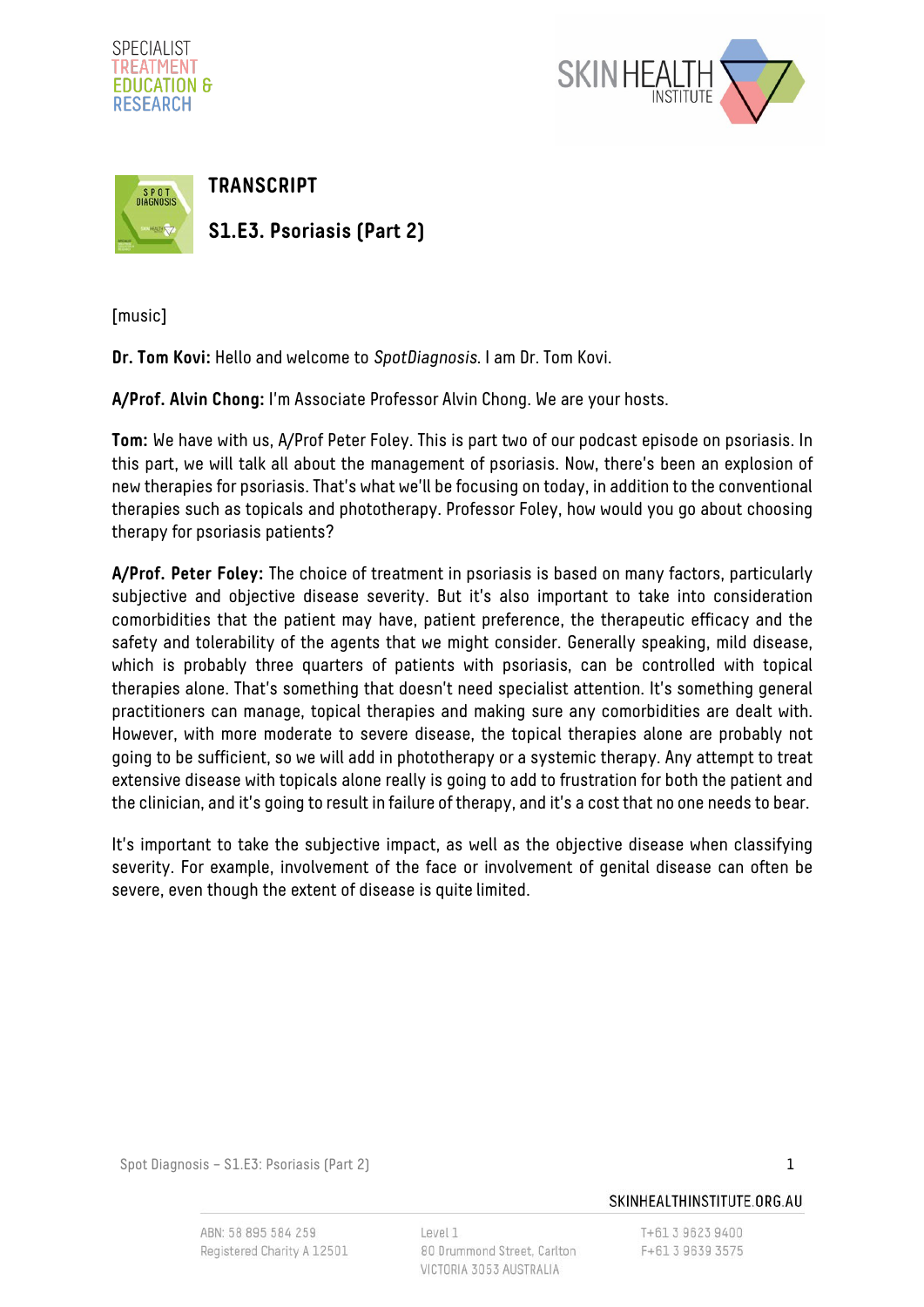



**Alvin:** Peter, before we jump into pharmacotherapy, can you talk to us a little bit about lifestyle modification for psoriasis? Does it actually work?

**Peter:** Lifestyle modification can help. We know cigarette smoking makes psoriasis more likely to occur, but also more difficult to treat. Cessation of smoking is important upfront. We know that alcohol consumption tends to correlate with psoriasis severity, so encouraging alcohol moderation is important. The impact of diet is controversial. There's some low-quality evidence to suggest that Mediterranean diet might be helpful, but isn't necessarily so. Probably what's more important from a dietary point of view is aiming for and maintaining ideal bodyweight.

**Tom:** Okay, let's talk about topical therapy. What are some of the topical treatment options on the market?

**Peter:** It's important when treating psoriasis that the therapies we use aren't irritant. It's trying to make sure we're not irritating and aggravating the condition because psoriasis often exhibits the Koebner phenomenon with extension into areas of trauma or injury. It's adding things such as emollients, making sure the skin is well moisturised. We most frequently prescribe topical corticosteroids. We also tend to use vitamin D analogs. In an off label manner, we use calcineurin inhibitors.

**Tom:** Do you have any tips for using topical corticosteroids?

**Peter:** Corticosteroids are generally well tolerated and can be used very safely. However, it's important to use the appropriate strength for the body area that's being treated. We tend to use mild steroids on the face and in the flexures, or we use non-steroids such as the calcineurin inhibitors, tacrolimus, which needs to be compounded by pharmacists or pimecrolimus. We use more potent topical steroids on areas such as the elbows or knees. What's really important is that patients don't continue to use the topical corticosteroids once they've dealt with the thickness and scaliness and there's just mild redness left or patients using the steroids as a preventative treatment because that's when they'll run into problems with skin atrophy, telangiectasia, purpura, and striae.

**Tom:** There are a few different kinds of steroid cream, which one do you recommend for the scalp?

**Peter:** Scalps tend to require something that's easy to apply. A bit different if there's a bald scalp, you can use whatever formulation you like. But people that have hair on their scalp, we tend to use lotions such as mometasone or methylprednisolone. We also have a clobetasol shampoo that we can use, and there is a combination product of betamethasone dipropionate and vitamin D analog calcipotriol in a gel form that can be applied to the scalp. We less frequently now tend to use formulations that contain tar or dithranol because of the mess that they tend to make, the staining and the smell, and they're also more difficult because they are usually in a cream base, which is hard to apply to the scalp.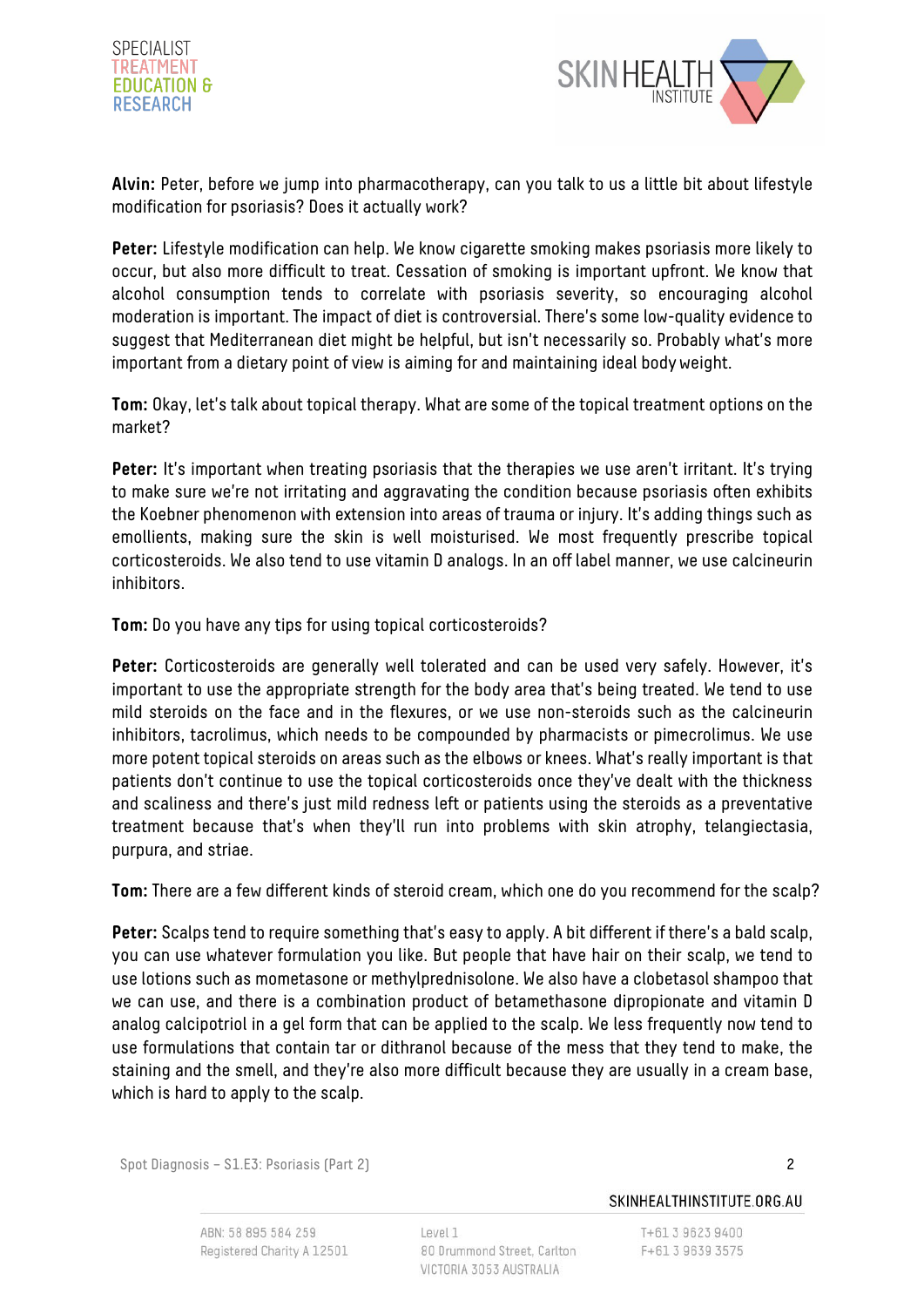



**Tom:** How frequent would you apply these creams?

**Peter:** If I was asking a patient to use something like mometasone lotion, I get them to apply after showering, so once a day. If they're using clobetasol shampoo, then it's applied for 15 to 30 minutes before showering, initially on a daily basis, but decreasing the frequency as time moves on. The same with the combination calcipotriol and betamethasone overnight, applied initially on a daily basis, but then decreasing frequency and used as required.

**Tom:** What about the vitamin D analog? What can you tell us about those?

**Peter:** Whereas most of the therapies we have with psoriasis are really targeting the immune system, and that includes topical corticosteroids, the vitamin D analogs are primarily working to encourage the overactive skin cells to mature in a more orderly manner and not proliferate so rapidly. Of note, recently calcipotriol as a monotherapy has been withdrawn from the Australian Market.

**Tom:** I understand that recently there's been a new formulation as a foam with the combination therapy of vitamin D analog and steroid, can you tell us, why is that a good thing?

Peter: The combination of vitamin D analog and corticosteroid is available in gel formulation ideally suited to the scalp or hair bearing areas, ointment, which is what we typically use for plaques and, more recently, a foam formulation. The foam formulation has volatile elements that as they evaporate, create a supersaturated solution that drives in both the corticosteroid and the calcipotriol, which results in a more potent therapy.

**Tom:** Very interesting. Just in terms of practicality, can you comment on the cost for our patients of these topical formulations?

**Peter:** The combination product vitamin D analog and corticosteroid in all three formulations are available on the Pharmaceutical Benefits Scheme, so they are the cost of a standard prescription.

**Tom:** How quickly would you expect to see the improvement on their skin after using these topical formulations?

**Peter:** Whilst, some patients may notice improvement within the first few days, generally speaking, we'd encourage people to use their topicals for at least a few weeks before determining whether or not the treatment was effective.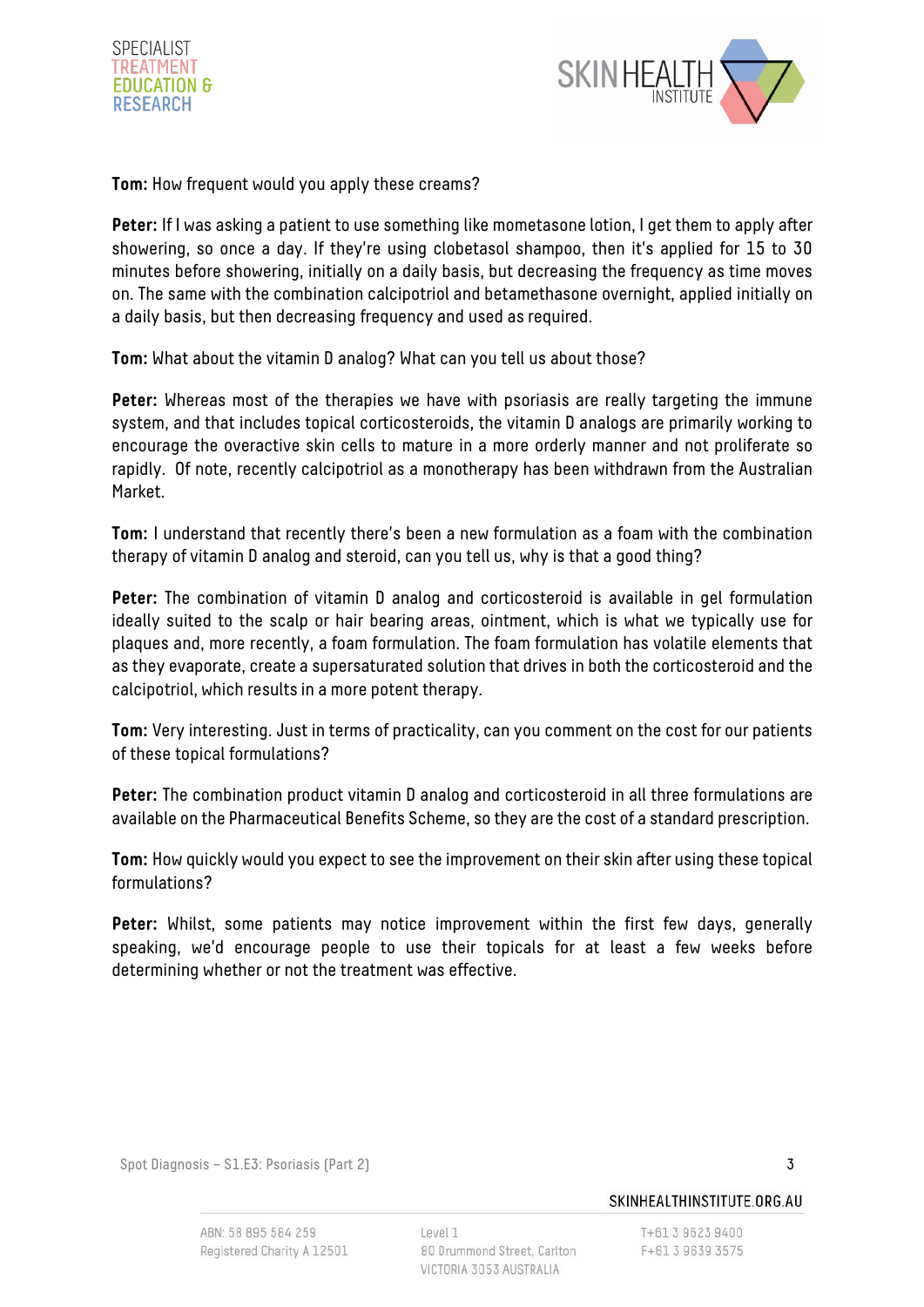



**Tom:** Just lastly on topicals, I know that tar has been used for treating psoriasis for over 2000 years. What's the role of tar nowadays in psoriasis?

**Peter:** Tar has been around for millennia for treating psoriasis. It's slower in its onset of action than corticosteroids but can induce a more prolonged remission if people respond to the tar. Unfortunately, it's messy, it's smelly, it stains, so most patients do not accept tar as a preparation to be used on their skin.

## **Tom: Our tip number one, topical vitamin D analog and corticosteroid topical treatment can be effective for limited area of psoriasis.**

(music)

**Alvin:** Peter, the next line after topical treatments is phototherapy. Can you tell us a bit about how phototherapy is used for psoriasis?

**Peter:** Many people with psoriasis are aware that their psoriasis tends to get better in summer. They've made that observation themselves. That's because ultraviolet radiation, particularly UVB has anti-inflammatory as well as anti-proliferative effects. Nowadays, we tend to use a form of phototherapy called Narrowband UVB. It's narrowband in the sense that it is only several wavelengths of UVB that seems to be the most beneficial in terms of effects on psoriasis whilst minimising the potentially carcinogenic effects of ultraviolet light.

**Alvin:** Are there any particular patients you would recommend phototherapy for?

**Peter:** Because, in the main, people receiving phototherapy have large areas of skin exposed to the ultraviolet radiation, we tend to reserve it for people with at least 5% body surface area involved, particularly once topical therapies as monotherapy become impractical. It's a useful therapy in pregnant women because there are no adverse effects apart from the potential for getting sunburn. But it's important to realize that UVB depletes folic acid, so folate supplementation is important.

**Alvin:** What can a patient expect with phototherapy? What do they have to do? Can you tell us?

**Peter:** For phototherapy to be effective, the patient with psoriasis needs to attend a center with a phototherapy booth at least twice and ideally three times per week. When the patient comes in, they undress to expose the areas of skin that need to be treated. We generally get them to wear protective goggles so they're not staring at the UV lights and keep their underwear on. They're standing in a cabinet surrounded by vertical UV emitting fluorescent tubes. The tubes are six feet long, and they emit UVB. The patients are only in the machine for a few minutes as these machines now can really emit quite high doses of UV in a short period of time.

Spot Diagnosis – S1.E3: Psoriasis (Part 2) 4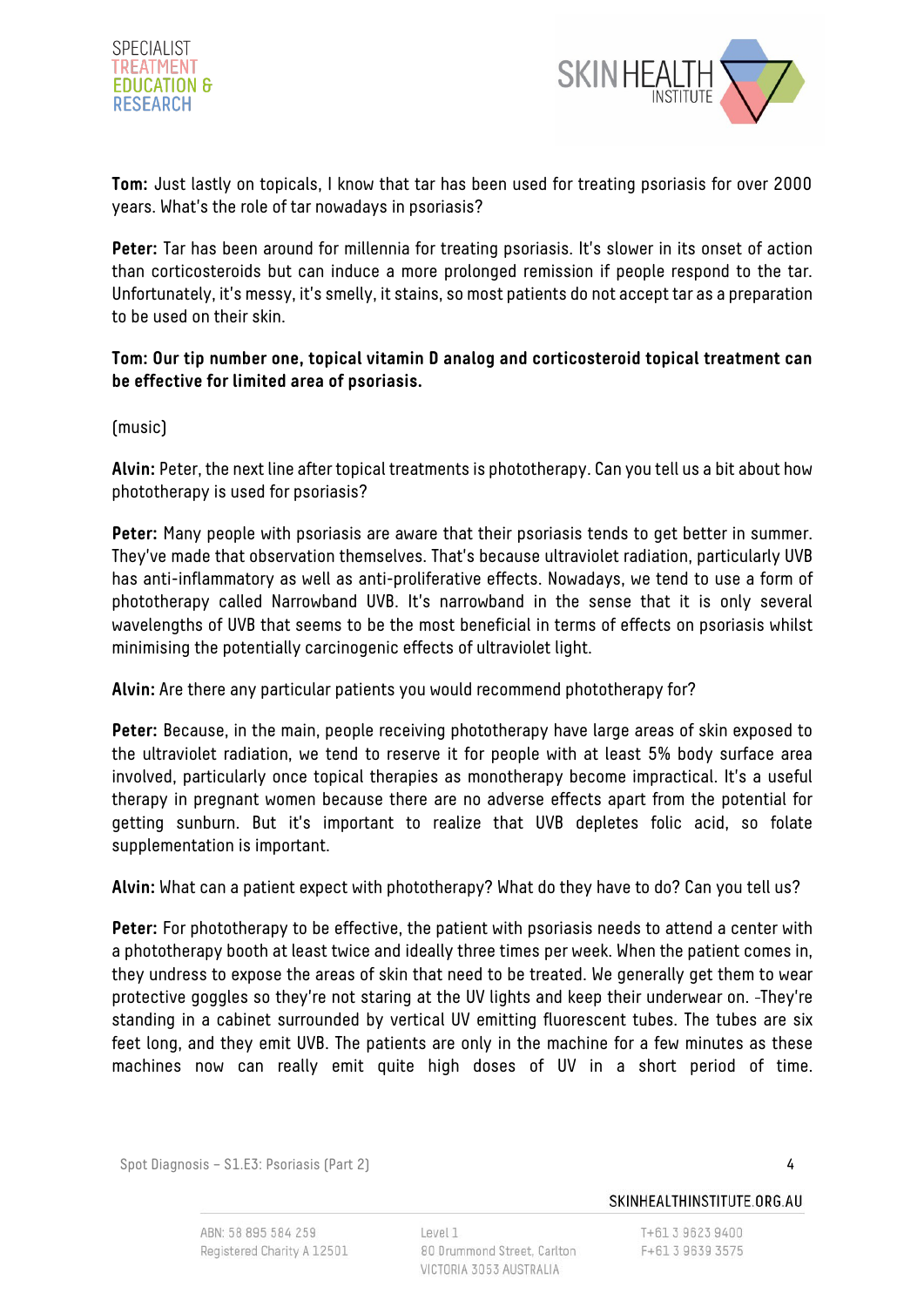



**Alvin:** Peter, how effective is phototherapy?

**Peter:** The results from psoriasis are a little bit unpredictable but most patients do very well with Narrowband UVB. They need to have at least five to ten treatments before they can see that it's starting to work. In general, a course of therapy is between 15 to 25 or even 30 treatments but it's not a cure. The person with psoriasis still has that underlying genetic immunological driver and eventually, the psoriasis will recur.

**Alvin:** Generally, how much does phototherapy cost for the patient?

**Peter:** The majority of centers with UVB as an option charge the Medicare rebates so there's no out of pocket expenses for most patients.

**Tom:** Ultraviolet radiation causes skin cancer?

Peter: Ultraviolet radiation, particularly ultraviolet B, is the main driver of skin cancer, both melanoma, and non-melanoma skin cancer. By using Narrowband UVB though, we're really using what's most effective, targeting in the immune system whilst trying to minimize that carcinogenic or mutagenic potential of the ultraviolet light. It's why we use it as a course of therapy and get people to protect the most sensitive areas so they keep their underwear on, and unless there is psoriasis on the face, we get the person to cover their face as well. To date, the evidence is there's a very little increased risk of developing skin cancer with Narrowband UVB<mark>.</mark>

**Alvin:** I know that there are some European countries that send their bad psoriatic patients to the Dead Sea for a period of UV/Dead Sea treatment. It's thought to be very cost-effective and very efficient. What do you think of that, Peter?

**Peter:** Certainly, anecdotally I have had patients who have been to the Dead Sea and they do seem to respond quite well whether it's because of the relaxed atmosphere, whether it's due to the altitude being below sea level, whether it's due to the amount of ultraviolet light that is present at the site, whether it's the salinity of the Dead Sea itself is open to debate. When people have tried to mimic the salt concentrations and do it in baths and UVB away from the Dead Sea, it doesn't seem to make any difference. But certainly patients will frequently return from the Dead Sea with stories demonstrating how well their skin has improved.

## **Tom: Our tip number two: phototherapy can be effective as a second-line therapy for widespread psoriasis.**

(music)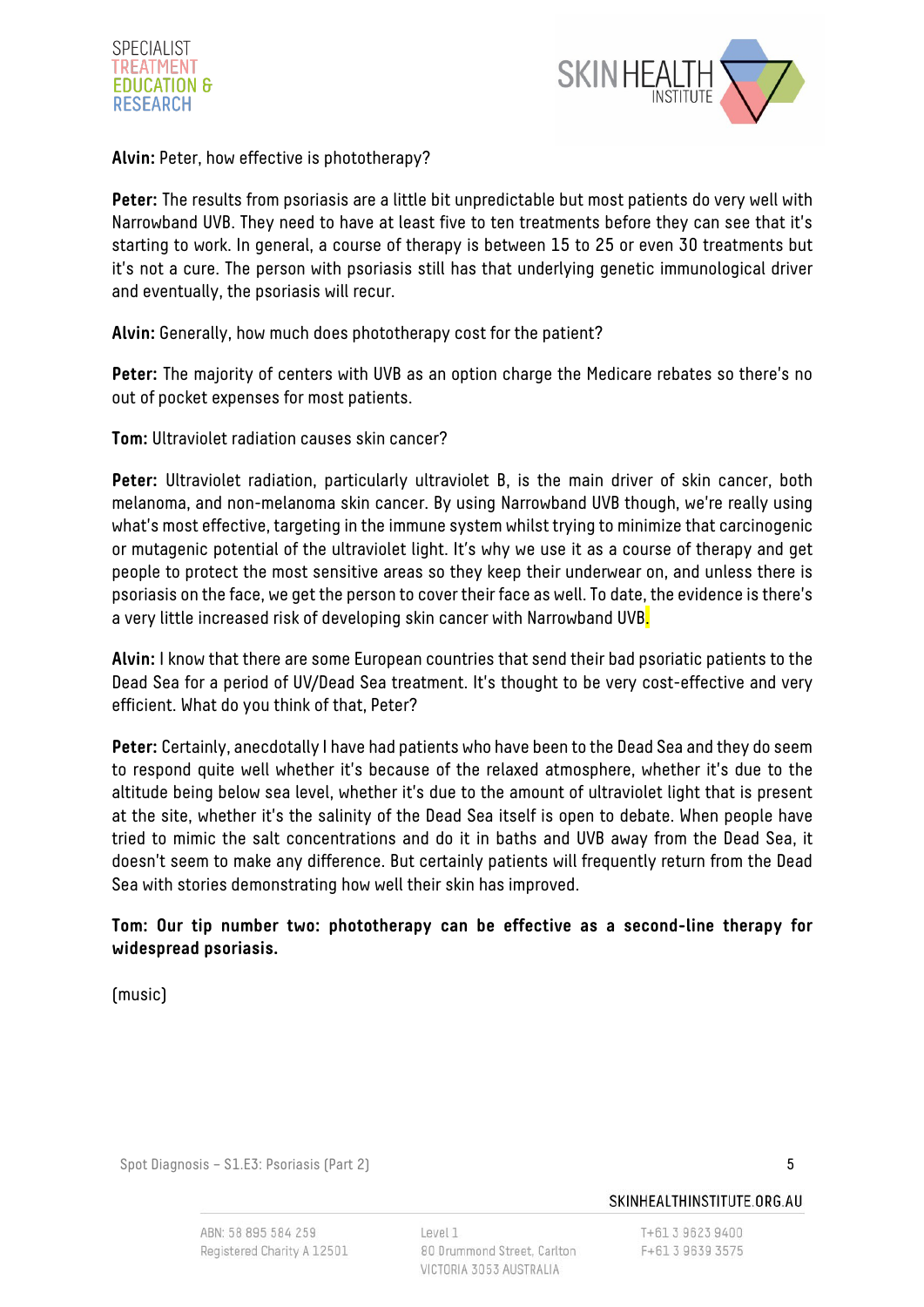



**Tom:** Let's move on to the systemic therapy for psoriasis. What are the options for systemic therapy?

**Peter:** Broadly speaking, we can classify the treatments for psoriasis as traditional agents and the biological therapies. The traditional agents are usually taken orally and would include methotrexate, which can also be given subcutaneously, acitretin and cyclosporine. The biological therapies of which there are now a range of options, are usually administeredsubcutaneously.

**Tom:** When should a patient be referred to a dermatologist?

Peter: I think it's appropriate to refer any patient to a dermatologist when either the patient or the treating doctor feels that disease control is not adequate, and is beyond what the general practitioner is comfortable prescribing.

**Tom:** Let's start first with methotrexate. What can you tell us about it?

**Peter:** Methotrexate is the most commonly prescribed systemic agent for psoriasis by dermatologists. It's most commonly given orally but can be administered subcutaneously, particularly if patients have issue with gastrointestinal upset. It's taken once a week, and it's really important to emphasise that it's weekly, not daily. It is effective in around about 40% of patients. When we talk about effective, we talk about a 75% reduction in the psoriasis area and severity index after 12 to 16 weeks of therapy. That's about 40% of people will do that well. It's usually taken in combination with folic acid to try and particularly protect the bone marrow but also try and reduce gastrointestinal side effects.

**Tom:** What do we have to worry about in terms of side effects when patients are taking methotrexate and how do you monitor them?

Peter: Generally speaking, methotrexate is very well tolerated. The two side effects we're particularly concerned about or interested in detecting early is bone marrow suppression so regular full blood examinations required. It's usually only an issue if the patient inadvertently takes the medication daily. We're also concerned about potential hepatotoxicity. We monitor the liver quite frequently for patients on methotrexate. It's more of a concern if the patient is overweight, has diabetes, has dyslipidaemia or is a heavy drinker. Other more nuisance side effects rather than sinister side effects would include nausea or gastrointestinal upset, fatigue, alopecia and occasionally mouth ulcers. It's important to realise that methotrexate, as it works on the immune system, may predispose patients to infections.

**Tom: Tip number three: low dose methotrexate is generally safe to use. Make sure that they're on a weekly dose, not a daily dose, and that they're also taking folic acid to minimise the side effects.**

**If a patient has widespread psoriasis or joint involvement, then methotrexate is actually a pretty good option to treat both diseases.** 

(music)

Spot Diagnosis – S1.E3: Psoriasis (Part 2) 6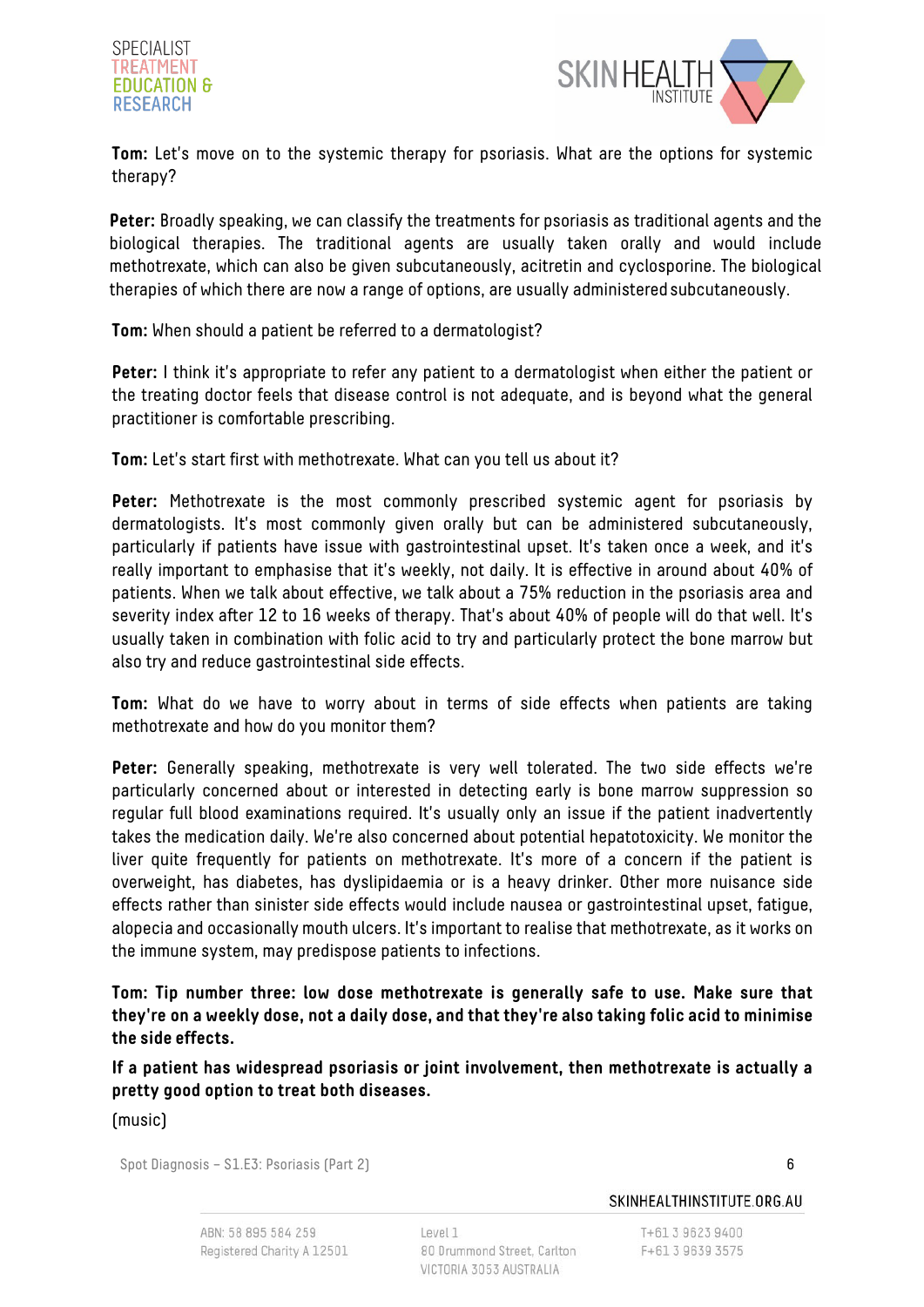



**Tom:** How about cyclosporine? What's good about it?

**Peter:** The advantage of cyclosporine is its really rapid onset of action. We often use it as a crisis buster for patients with acute severe flares of disease, where we need to bring them under control very rapidly. We often use it for erythrodermic or in-patients. Unfortunately, because of its potential toxicity, the generally accepted view is it should not be used for more than two years cumulatively, in people with skin disease.

**Tom:** When you mentioned that there are some side effects that we need to be aware of, what are the particular side effects that you're talking about?

Peter: Over time, we are particularly concerned about nephrotoxicity and hypertension. Hypertension can come on quite quickly, but we know that over time, it tends to become more pronounced. There's also issues with nausea, and commonly gum hypertrophy, hypertrichosis and also, there can be some neurological toxicity so tremor or paraesthesia, can be seen. As it is a more immunosuppressive therapy than most of the other treatments for psoriasis, there's also concerns with long term use with infection and malignancy.

**Tom:** Now we've talked about both methotrexate and cyclosporine. When do we use acitretin?

**Peter:** Acitretin, unlike methotrexate and cyclosporine, does not work on the immune system or has very little impact on the immune system. It's mainly used to try and encourage the skin cells to slow down, so to multiply less rapidly and to mature better. We don't have the immunosuppression concerns that we do with the other agents.

Unfortunately, acitretin is much slower in its onset of action and fewer people tend to respond to therapy. It can be used in combination with ultraviolet light, so phototherapy plus acitretin is an effective treatment. It really gives the phototherapy a bit of a boost. Unfortunately, with higher doses of acitretin, patients tend to not tolerate the mucocutaneous side effects. Acitretin is probably one of the leading agents in the treatment of pustular psoriasis.

**Tom:** Apart from the side effects in terms of the dry mucous membranes, are there any other downsides?

**Peter:** Acitretin is a teratogen and it tends to be metabolized in a reverse direction and is maintained in the body. For females of childbearing age, it should not be used. The other issues are nuisance - dry lips, dry nose, dryness of the skin, and we do need to keep an eye on the patient's lipids.

**Alvin:** Peter, one of the great advances in the treatment of inflammatory diseases, in our age, is the rise of biologic therapy. Psoriasis is one of these diseases that has had a lot of benefit from these biologic treatments. What should a generalist know about using biologics in psoriasis?

Spot Diagnosis – S1.E3: Psoriasis (Part 2) 7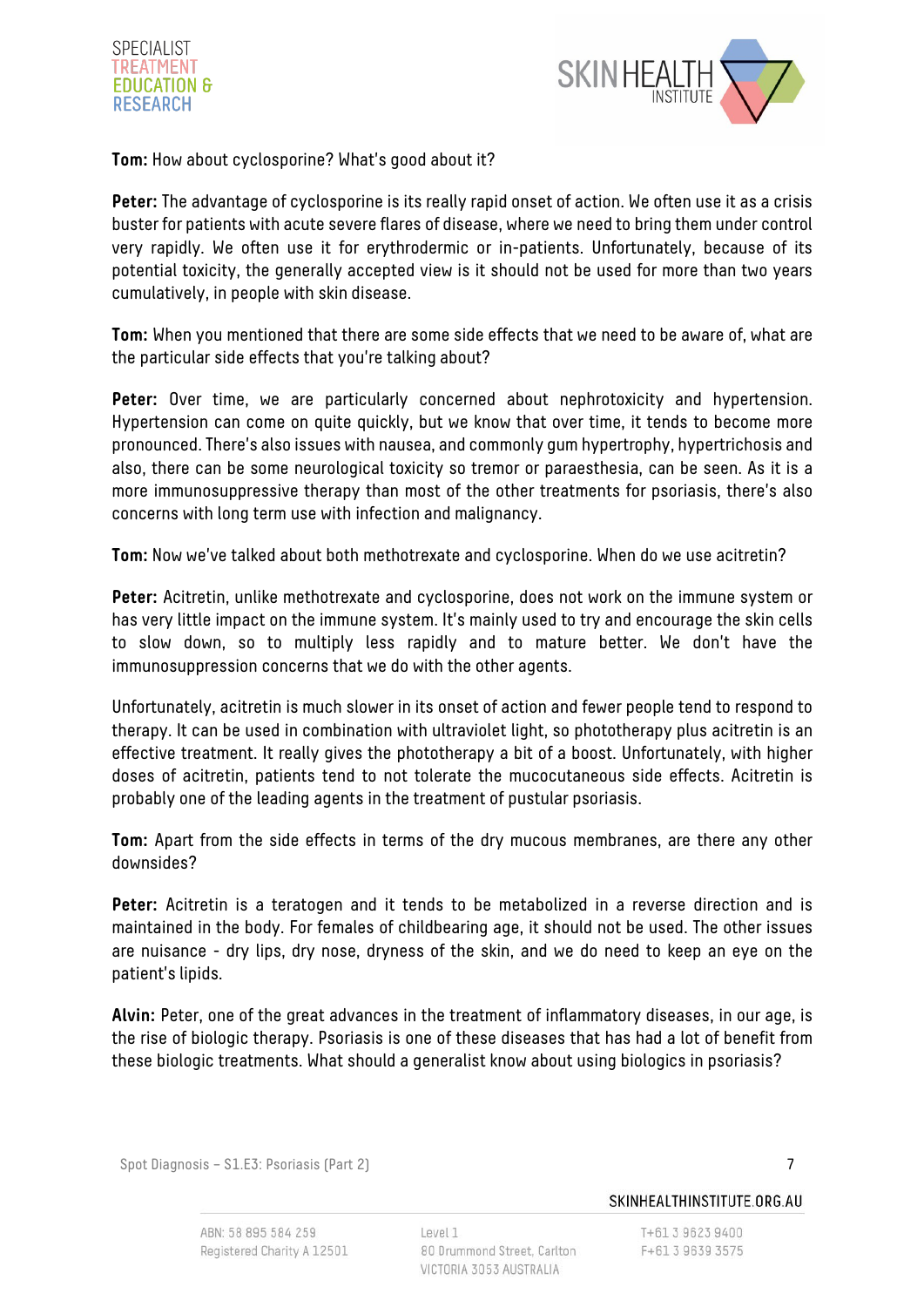



**Peter:** Whilst we often talk about the biological therapies as being new treatments for psoriasis, it is important to remember the first biologic for psoriasis was PBS listed in 2006, and they have been used in a clinical trial setting for two decades now. Whilst they are relatively new, we have become quite familiar with them over time. I don't think a general practitioner needs to know all the details of how we choose which biological therapy we are going to use on an individual patient, but it's important to know what the drug is targeting. So what's the mode of action? How frequently the patient needs to have their injections or, in the case of infliximab, their infusions? What are the safety issues and what needs to be monitored and what tolerability needs to be discussed with the patient? The role of the general practitioner is to help us in monitoring the patient.

**Alvin:** How effective are these biologic treatments?

**Peter:** There are several subclasses of biological therapies for psoriasis, some target human necrosis factor-alpha, some target interleukin 17, and some target interleukin 23, either by itself or in combination with interleukin 12. These therapies, particularly the newer agents, we are expecting upwards of 60% or 70% of people achieving at least a 90% reduction in their skin scores. Really quite dramatic improvement in the objective severity of the disease, and that's reflected in the quality of life measures that we use.

**Alvin**: Yes, these treatments are absolutely amazing. I remember starting patients who have had lifelong psoriasis on biologics and, for the first time, you could actually see the color of their skin without the disease. Let's talk a little bit about how our patients are getting these therapies. What would they actually need to do to get biologic treatment nowadays?

Peter: As with all new agents for any disease state, the biological therapies are expensive. It seems if you have a new agent, it needs to be expensive. As a consequence, there are restrictions in terms of access to therapy. Patients need to have moderate to severe disease, and that can either be on the face, palms, or soles or widespread psoriasis. We use a measure called the Psoriasis Area and Severity Index, and patients need to have a PASI score of greater than 15 after a minimum of six weeks oftherapy of at least two of our traditional agents, acitretin, methotrexate, cyclosporine or phototherapy or contraindications to therapy or developed toxicity from these agents.

In addition to the restrictions on access to therapies, many patients and even doctors are not aware that these new agents are available. I think it's important that we educate both the medical profession and the public that we do have new therapies, but they are reserved for people with objectively severe disease who don't respond to conventional therapies.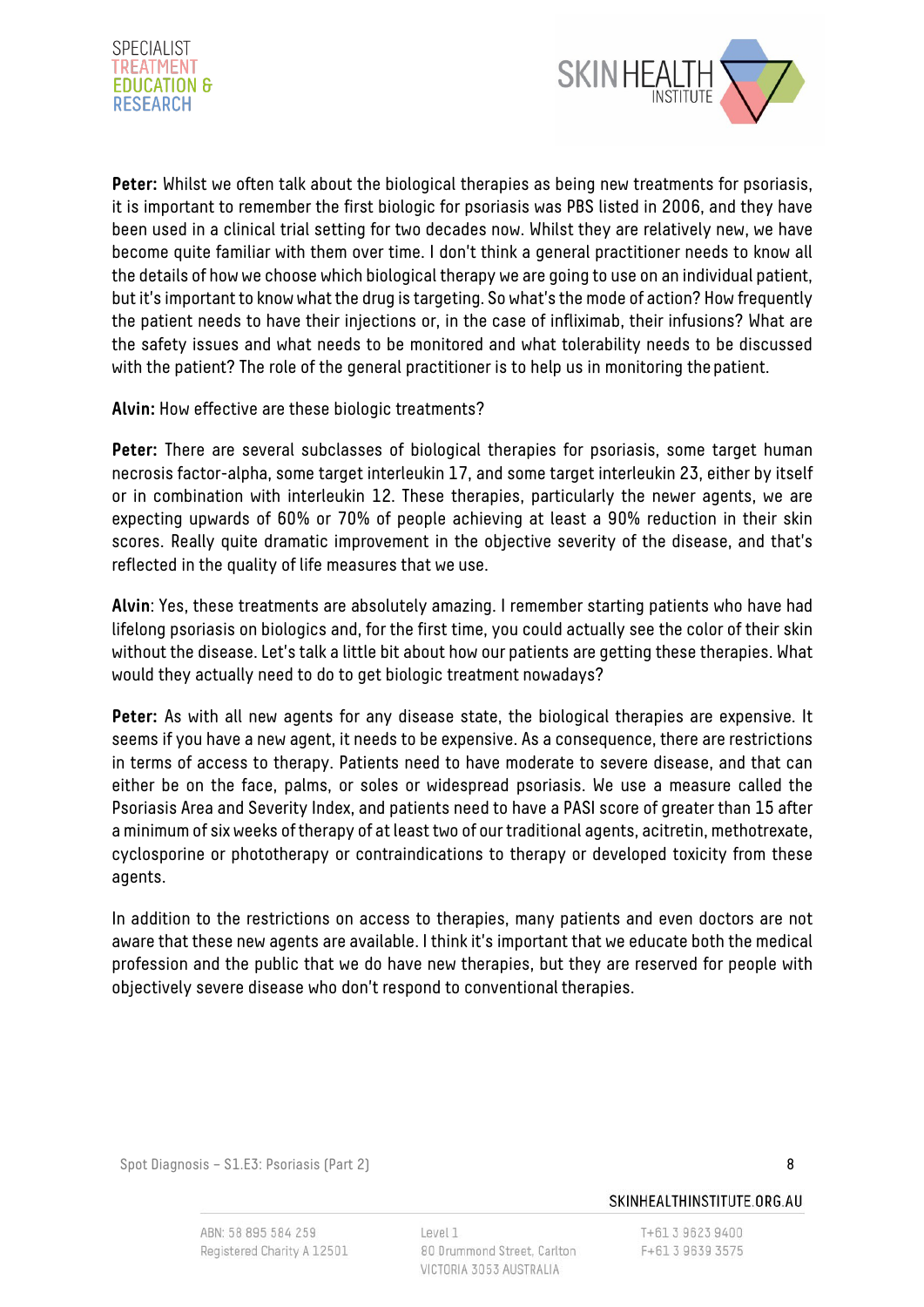



**Alvin:** What are the side effects that biologic treatments can give?

**Peter:** Most of the time, the biological therapies are very well tolerated, and both the long term and short term safety shows no greater impact than currently available oral or topical therapies. For most people, there are no side effects. Patients may experience injection site reactions because they are injecting a protein into their skin that just means redness and swelling and sometimes itch or pain around the site of the injection. The medications are working on the immune system, so patients may be more prone to infection or they may find it harder to shake infections. We screen patients for chronic infections prior to commencement of therapy. We screen everyone for tuberculosis and, ideally, the patient should be screened for hepatitis B and C. We encourage everyone on a biological therapy to have an annual influenza vaccine and we would encourage people to be vaccinated to hepatitis B and have five-yearly pneumococcal vaccine.

**Alvin:** What about the malignancy risk, Peter?

**Peter:** So far, and this is after more than a decade for the earlier agents, the only signal relating to malignancy seems to be related to a slight increased risk of non-melanoma skin cancer. There were initial concerns about possibly increasing risk in lymphoproliferative disease, however, that doesn't seem to be borne out and some of these agents have been used in millions of patients.

**Alvin:** Obviously, vaccinations are pretty important if anyone is going to be immunosuppressed. What vaccines can you not give these patients if they're on a biological treatment?

Peter: If a patient is on a biological therapy, then any live or live-attenuated vaccine is contraindicated. It is particularly relevant to patients who want to have yellow fever to head off to more exotic destinations, but also varicella, measles, mumps, and rubella.

The killed vaccines such as tetanus, meningococcus, hepatitis and then annual influenza vaccine is not a concern and they are to be encouraged.

**Tom: Tip number four, there are now very effective biological therapies for patients with severe treatment-resistant psoriasis. Consider referral to a specialist care to access these medications.**

(music)